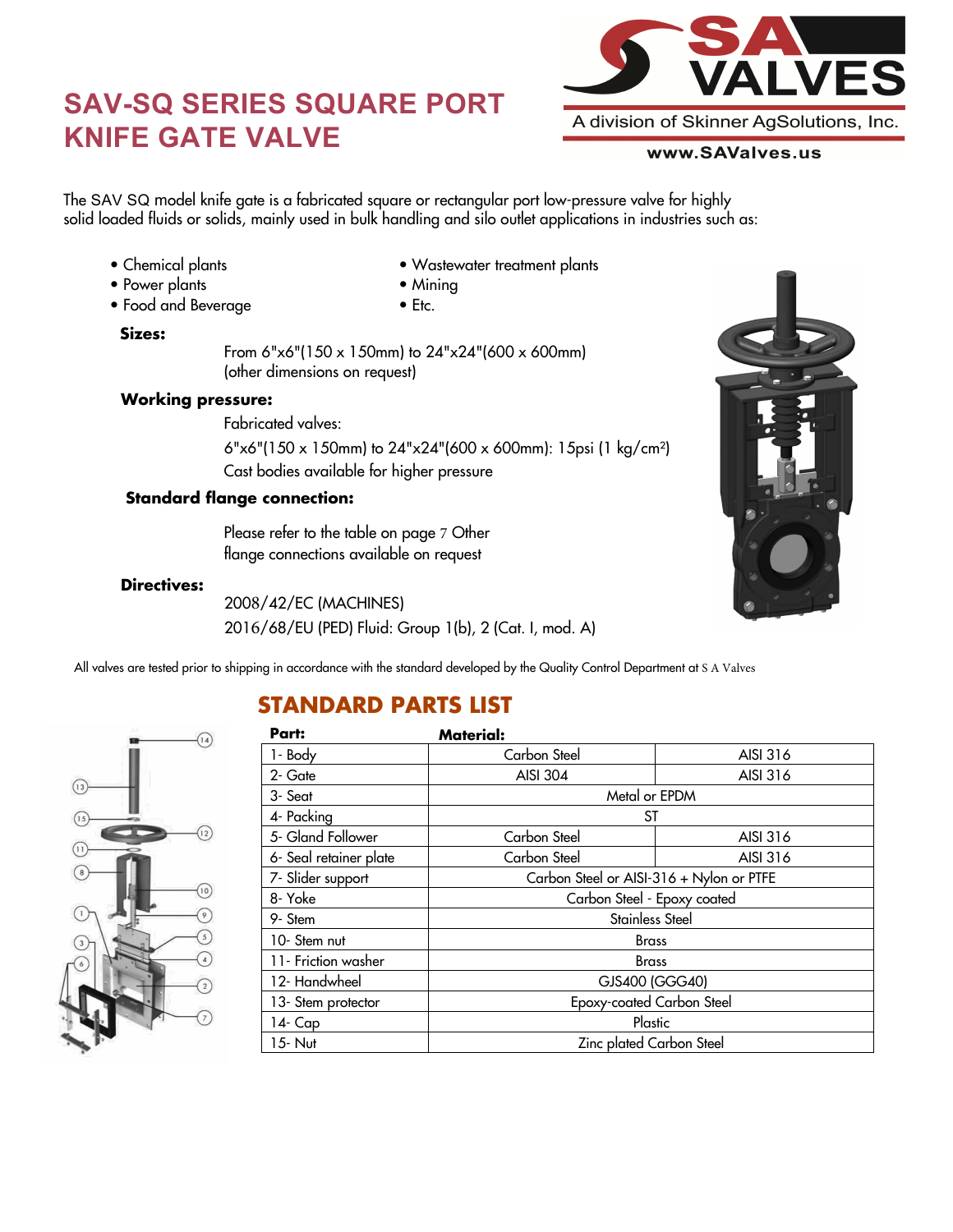### **DESIGN FEATURES**

#### **BODY:**

Fabricated design. Internal gate wedges and guides for tighter shut off. Square or rectangular port design for higher flow capacity and minimal pressure drop. Internal design avoids any build up of solids that would prevent valve from closing.

#### **GATE:**

Stainless steel gate as standard. Gate is polished on both sides to avoid jamming and seat damage.

#### **PACKING:**

Long-life packing with several layers of braided fibre plus an EPDM o-ring (resilient valves), with an easy access packing gland ensuring a tight seal. Long-life braided packing is available in a wide range of materials.

#### **STEM:**

The standard stainless steel stem offers a long corrosion resistant life. For rising stem handwheel actuators only, a stem protector is provided for additional protection against dust while the valve is in the open position.

#### **ACTUATORS:**

All actuators supplied by SA Valves are interchangeable, and supplied with a standard mounting kit for installation purposes on site.

#### **YOKE or ACTUATOR SUPPORT:**

Made of EPOXY coated steel (stainless steel available on request). Compact design makes it extremely robust even under the most severe conditions.

#### **EPOXY COATING:**

The epoxy coating on all SA Valves cast iron and carbon steel valve bodies and components is electrostatically applied making the valves to be corrosion resistant with a high quality finished surface.

#### **GATE SAFETY PROTECTION:**

SA Valves automated valves are provided with gate guards in accordance with EU Safety Standards. The design feature prevents any objects from being trapped accidentally while the gate is moving. \*ONLY IN EUROPE

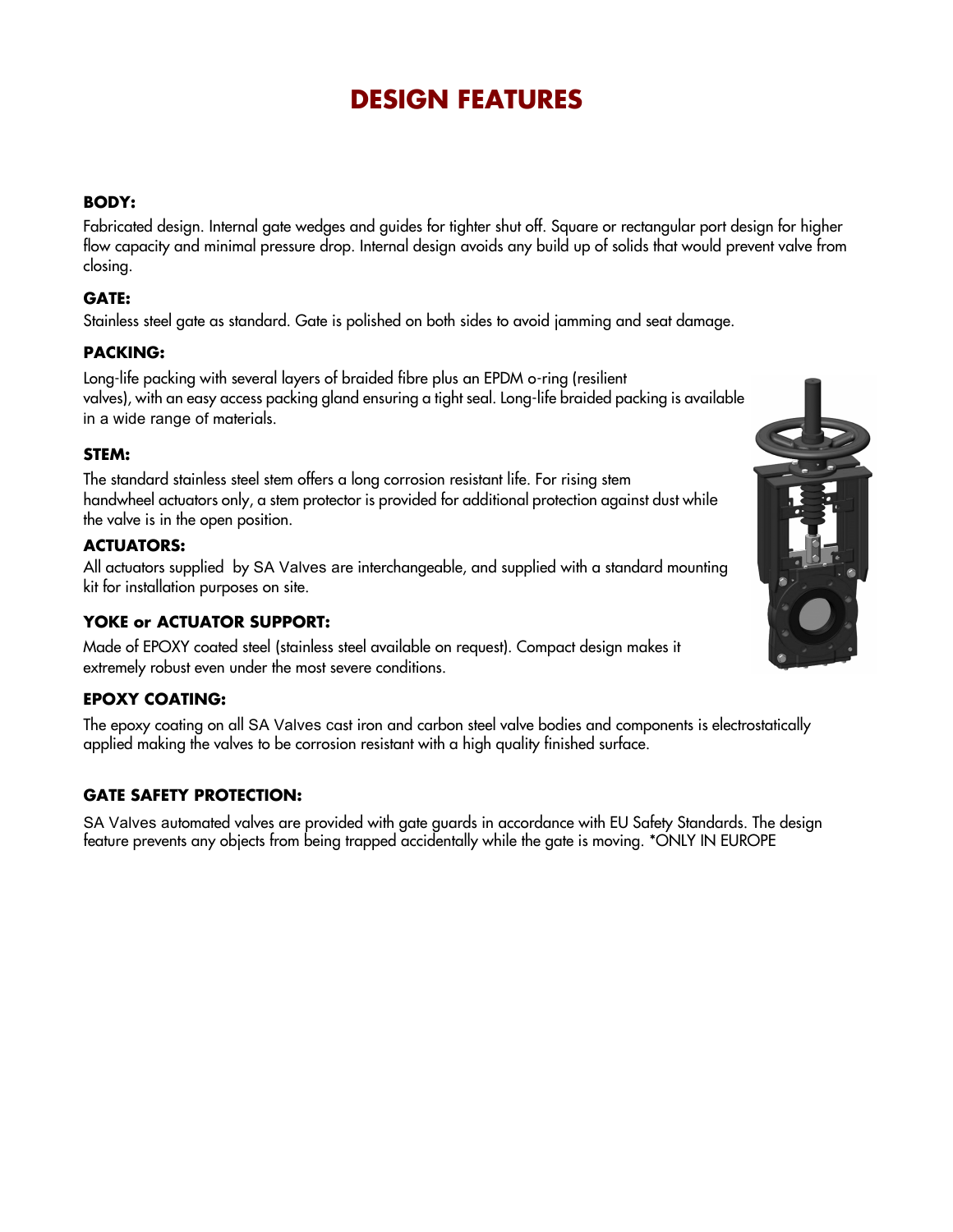# **ACTUATOR TYPES**

MANUAL: Handwheel (rising stem & non-rising stem) Chainwheel Lever Bevel Gear (rising stem & non-rising stem) Others (square nut…)

#### AUTOMATIC: Electric (rising & non-rising stem) Pneumatic (single & double-acting) Hydraulic

### **FAIL SAFE SYSTEMS ACCESSORIES**

Used on pneumatic actuated valves

### **SINGLE ACTING (SPRING RETURN)**

- Available from DN 2"/50mm to DN 12"/300mm
- Supply pressure:
	- min. 75 psi/ (5 kg/cm² )
	- max. 150 psi/ (10 kg/cm²)
- Options:
	- Pneumatic or electric fail open
	- Pneumatic or electric fail close
	- Other options on request

### **DOUBLE ACTING WITH AIR TANK**

- Available for all valve sizes
- Supply pressure:
	- min. 50 psi / (3.5 kg/cm²)
	- max. 150 psi / (10 kg/cm²)
- Options:
	- Pneumatic or electric fail open
	- Pneumatic or electric fail close
	- Other options on request



Mechanical stops Locking device Manual override Solenoid valves **Positioners** Limit switches Proximity switches Floor stands Stem extensions

Wide range of valve extensions available



We recommend to contact our technical department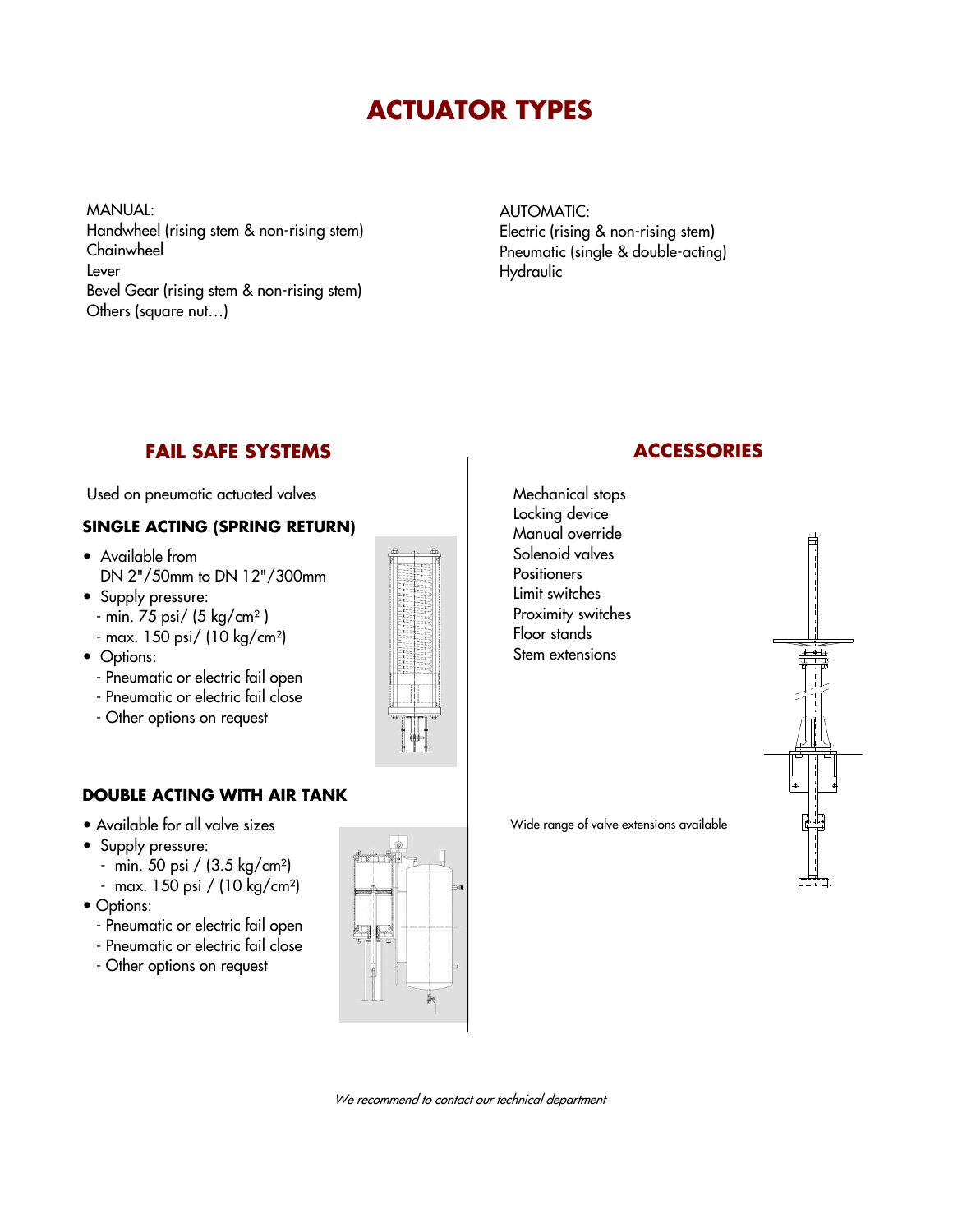## **TEMPERATURE CHART**

**SEAT / SEALS PACKING**

|  | <b>SEAT / SEALS</b> |
|--|---------------------|
|--|---------------------|

| Material     | Max.T. $(°F)$ | $(^{\circ}C)$                           | <b>Material</b>                     | Max.T. $(°F)$ | $(^{\circ}C)$ | рH       |  |
|--------------|---------------|-----------------------------------------|-------------------------------------|---------------|---------------|----------|--|
| Metal/Metal  | >482          | >250 High temp. / Low tightness         | Dry cotton (AS)                     | 122           | 50            | $6 - 8$  |  |
| EPDM (E)     | 248           | Acids and non mineral oils<br>120       | PTFE impregn. synth. fibre (ST) 464 |               | 240           | $2 - 13$ |  |
| Nitrile (N)  | 248           | Resistance to petroleum products<br>120 | Braided PTFE (TH)                   | 500           | 260           | $0 - 14$ |  |
| Viton (V)    | 392           | Chemical service / High temp.<br>200    | Graphited (GR)                      | 1112          | 600           | $0 - 14$ |  |
| Silicone (S) | 482           | Food service / High temp.<br>250        | Ceramic fibre (FC)                  | 2192          | 1200          | --       |  |
| PTFE (T)     | 482           | Corrosion resistance<br>250             |                                     |               |               |          |  |

More details and other materials under request

### **SEAT TYPES**



#### METAL / METAL

For applications with:

• High temperature

• High density media application



#### RESILIENT

• Temperature limitations according to seat material selected. Review the above chart or contact our technical department for more information

• Replaceable seal retainer plates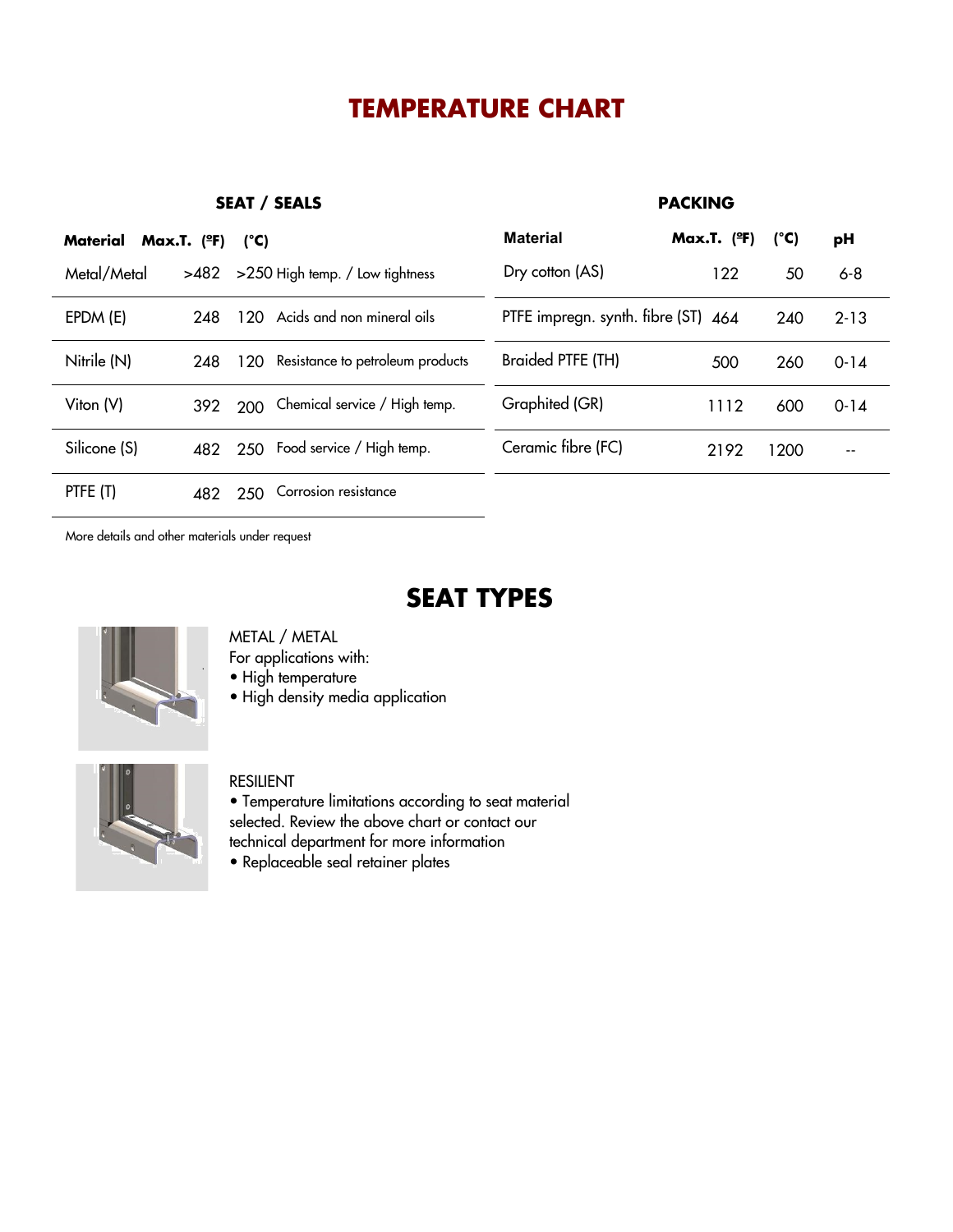# **HANDWHEEL (rising stem)**

- Standard manual actuator
- Consists of:
	- Handwheel: Epoxy coated Cast Iron
	- Yoke
	- Stem
	- Stem nut
	- Stem protector
- Available from 6"x6"(150 x 150mm) to 24"x24"(600 x 600mm)
- Options:
	- Locking Device
	- Extensions and floor stands



| <b>SIZE</b>     | A       | B         | ⊾        | D         | ØG        |         | Н          | Weight (lbs./kg.) |
|-----------------|---------|-----------|----------|-----------|-----------|---------|------------|-------------------|
| 6"x6"/150x150   | 3,14/80 | 9,44/240  | 4,33/110 | 8,62/219  | 8,86/225  | 1,85/47 | 22,83/580  | 51/23             |
| 8"x8"/200x200   | 3,14/80 | 11,42/290 | 4,52/115 | 11,33/288 | 12.20/310 | 2,64/67 | 29.13/740  | 60/27             |
| 10"x10"/250x250 | 3,14/80 | 13,38/340 | 4,52/115 | 13,31/338 | 12,20/310 | 2,64/67 | 36,02/915  | 71/32             |
| 12"x12"/300x300 | 3,14/80 | 15,35/390 | 4,52/115 | 15,27/388 | 12,20/310 | 2,64/67 | 38,97/990  | 84/38             |
| 14"x14"/350x350 | 4/100   | 17,72/450 | 5,39/137 | 17,48/444 | 16,14/410 | 2,67/68 | 45,87/1165 | 128/58            |
| 16"x16"/400x400 | 4/100   | 19,68/500 | 5,39/137 | 19,44/494 | 16,14/410 | 2,67/68 | 48,82/1240 | 146/66            |
| 18"x18"/450x450 | 4/100   | 21,65/550 | 5,39/137 | 21,42/544 | 16,14/410 | 2,67/68 | 54.72/1390 | 166/75            |
| 20"x20"/500x500 | 4/100   | 23,62/600 | 5,39/137 | 23.38/594 | 16,14/410 | 2,67/68 | 62.00/1575 | 188/85            |
| 24"x24"/600x600 | 4/100   | 27.55/700 | 5,39/137 | 27.32/694 | 16.14/410 | 2,67/68 | 67.91/1725 | 243/110           |